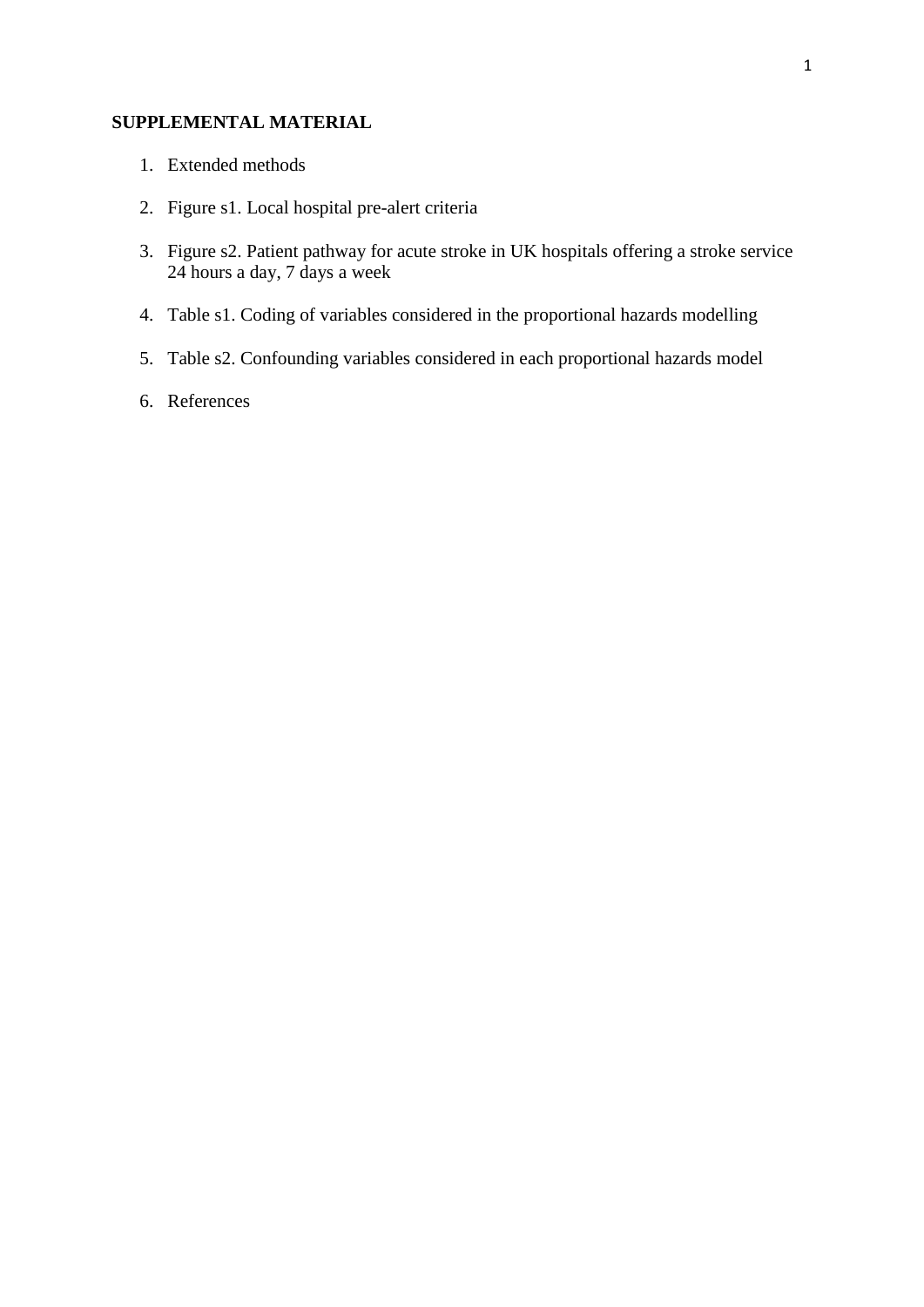### **Extended methods**

### *Study design and setting*

This study used a cohort design. It was conducted as part of a larger project for which the process of recruitment and data collection have been detailed elsewhere.[1] Briefly, consent was sought from patients with a suspected diagnosis of stroke who had been admitted to the acute stroke ward in two urban hospitals (West Midlands, UK). Both hospitals had an ethnically diverse catchment population and offered an acute stroke service; 24 hours a day at one site and in working hours (9:00am to 5:00pm, Monday to Friday) in the other. Patients from either hospital catchment who contacted the EMS were transported to hospital by a single ambulance service. A localised EMS protocol for the rapid transfer of suspected stroke patients was in place (figure s1; please see online supplemental material). This protocol requires EMS staff to assess and document five criteria (onset time, FAST status, consciousness, evidence of seizure and blood sugar levels) prior to sending a pre-alert message. This protocol does not require staff to document where onset time is unknown or unclear. A summary of the patient pathway for acute stroke in the UK is detailed in the online supplemental material (figure s2). At the time of the study, a 4.5 hour maximum time window for thrombolysis was in operation.[2]

#### *Selection of participants*

Patients under the care of participating consultant stroke physicians were approached for consent by a member of the research team during their stay on the acute stroke ward during a nine month period between 01/11/2010 and 31/07/2011. Informed consent was obtained from all patients to permit identifiable patient data to be collected (to allow for data linkage) and only those with capacity (or an available consultee) were approached. Those with a final diagnosis of stroke (defined in their hospital discharge letter) who followed the acute stroke care pathway were included in this analysis. Whilst it is acknowledged that stroke mimic patients (those who follow the acute care pathway for stroke but are not subsequently diagnosed with the disease) are also eligible for this analysis, they were not included because of difficulties defining and systematically capturing this population. Exclusion of these patients was deemed acceptable because the initial assessments they receive before and upon arrival in hospital (as studied here) are unlikely to differ from those received by patients included in the study as these are conducted in clinical practice without knowledge of final diagnosis.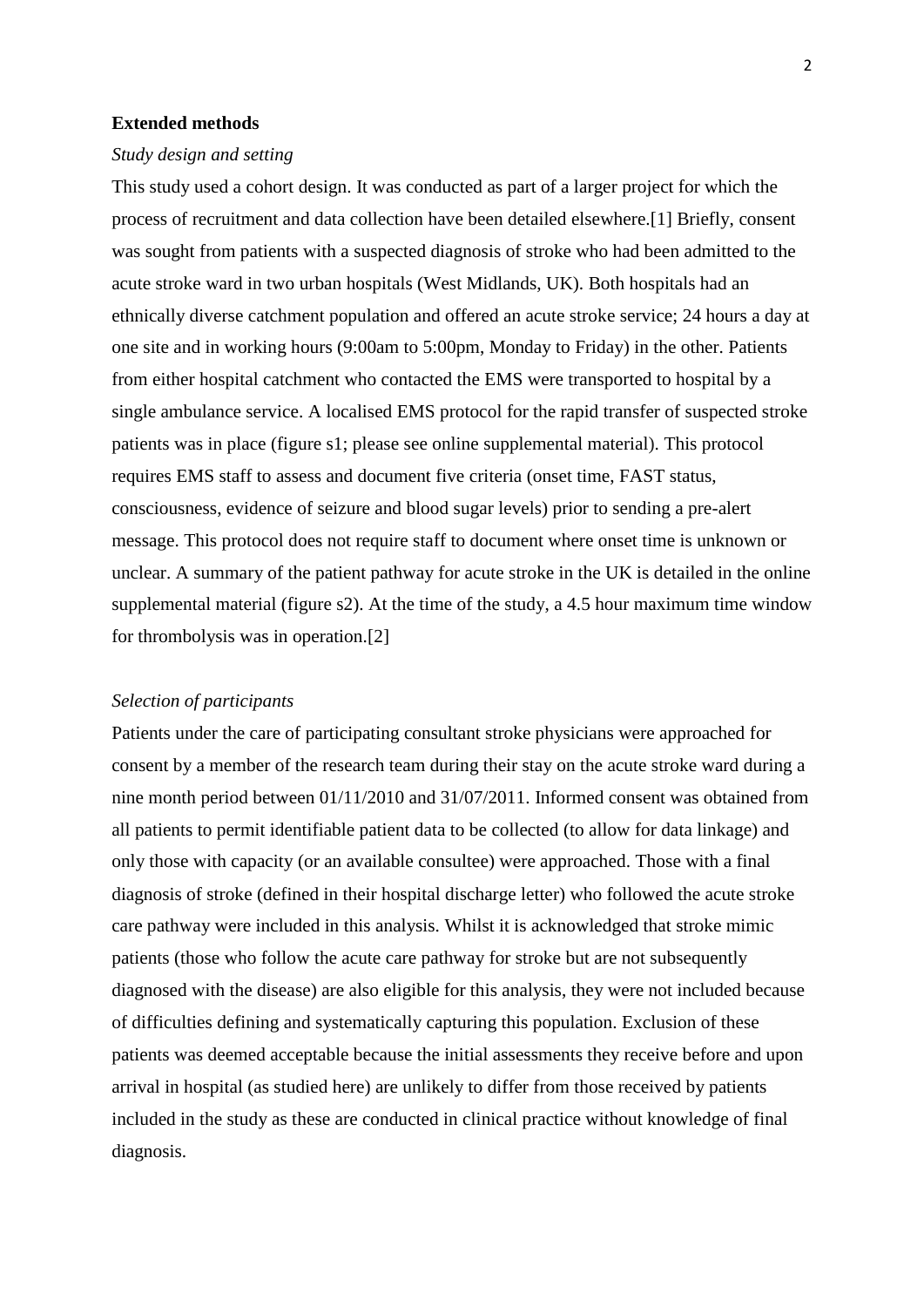#### *Data collection*

The records of all consenting patients were interrogated. Identifiable patient data were used to locate and link hospital and EMS records. Data relating to patient demographics, times to hospital and CT brain scan, pre-hospital care and route to hospital were extracted from both EMS and hospital records. Additional data variables, such as time of nurse triage in the emergency department, time to first assessment by the emergency department consultant or time to first contact with the stroke team were also sought; however, these data were not routinely recorded in all patient records. Thus, time of CT request and time of CT scan (which were reliably documented by the electronic CT scan booking system) were extracted and used as a 'proxy marker' for timely and effective care.

Missing data were reviewed with source data verification. The accuracy of the data collected was reliant on the accuracy with which it was documented. It was not possible to account for scenarios were assessments were conducted but not documented or where information about the patients was communicated verbally between healthcare professionals.

## *Statistical analysis*

All statistical analyses were performed in SPSS version 18.0 (SPSS Inc., Chicago, USA). Descriptive statistics were used to describe the study population, the proportion of patients accessing acute stroke services via different routes and the proportion of patients with known onset time and recognised stroke who were pre-alerted.

For patients arriving at hospital via the EMS, the association between pre-hospital assessments and time to CT request and scan were investigated. Specifically, we used proportional hazards modelling (Cox Regression) to investigate the association between three factors (recording of onset time by the EMS, FAST status [positive or negative/not recorded] or whether a pre-alert message was sent) and two outcome variables: time from arrival in hospital to CT request (primary outcome) and time from CT request to scan (secondary outcome). These outcome variables were chosen because they are accurately and routinely documented (automatically for every patient) and allow delineation of which part of the inhospital service is being delayed; the initial decision making of the first attending hospital clinician or the CT scanning department. FAST negative patients were grouped with those where FAST was not documented for statistical purposes as it was assumed that these patients were similar in not presenting with typical stroke symptoms upon initial assessment.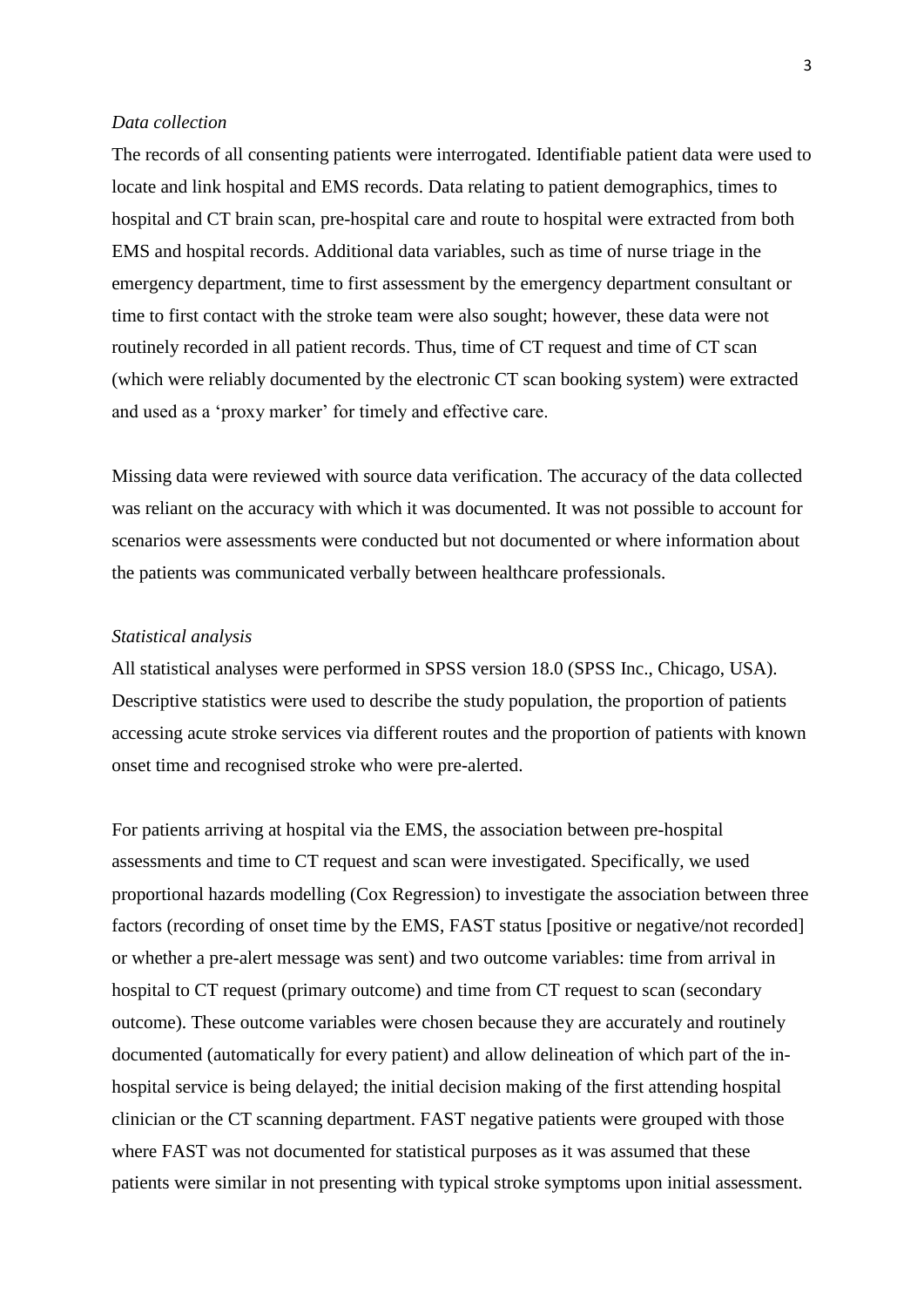Hazard ratios were adjusted for confounding variables which may have influenced the time to CT request and scan (or the decision to thrombolyse) upon arrival in hospital including: EMS recording of onset time, FAST status, patient age, route to hospital, hospital site, arrival in hospital within four hours of symptom onset, Glasgow Coma Score and whether the hospital was pre-alerted by EMS staff prior to arrival in the ED. These variables were chosen because they best represented the factors which might affect a decision to thrombolyse a patient from the data available in the medical records. It is acknowledged that other variables, such as National Institutes of Health Stroke Scale, could also be included in the model, however, these data were not routinely documented or available for every patient. In the absence of any established mathematical model describing the scenario examined here, factors were entered into the proportional hazards model as categorical variables using the backwards stepwise method. Full details of included variables and how they were coded can be found in tables s1 and s2 (please see online supplemental material).

The time from ambulance dispatch to key milestones on the stroke pathway was investigated specifically in patients who arrived within four hours of symptom onset (and therefore could be considered for thrombolysis if recognised and not contra-indicated). These times were compared in patients where onset time was/was not recorded by EMS staff, the FAST test was completed and positive/negative or a pre-alert message was/was not sent to the hospital.

Data are presented as means or medians (standard deviation [SD], inter-quartile range [IQR] or 95% confidence intervals [CI]), percentage of the recruited population (unless otherwise stated) and hazard ratios (95% confidence intervals), unadjusted and adjusted.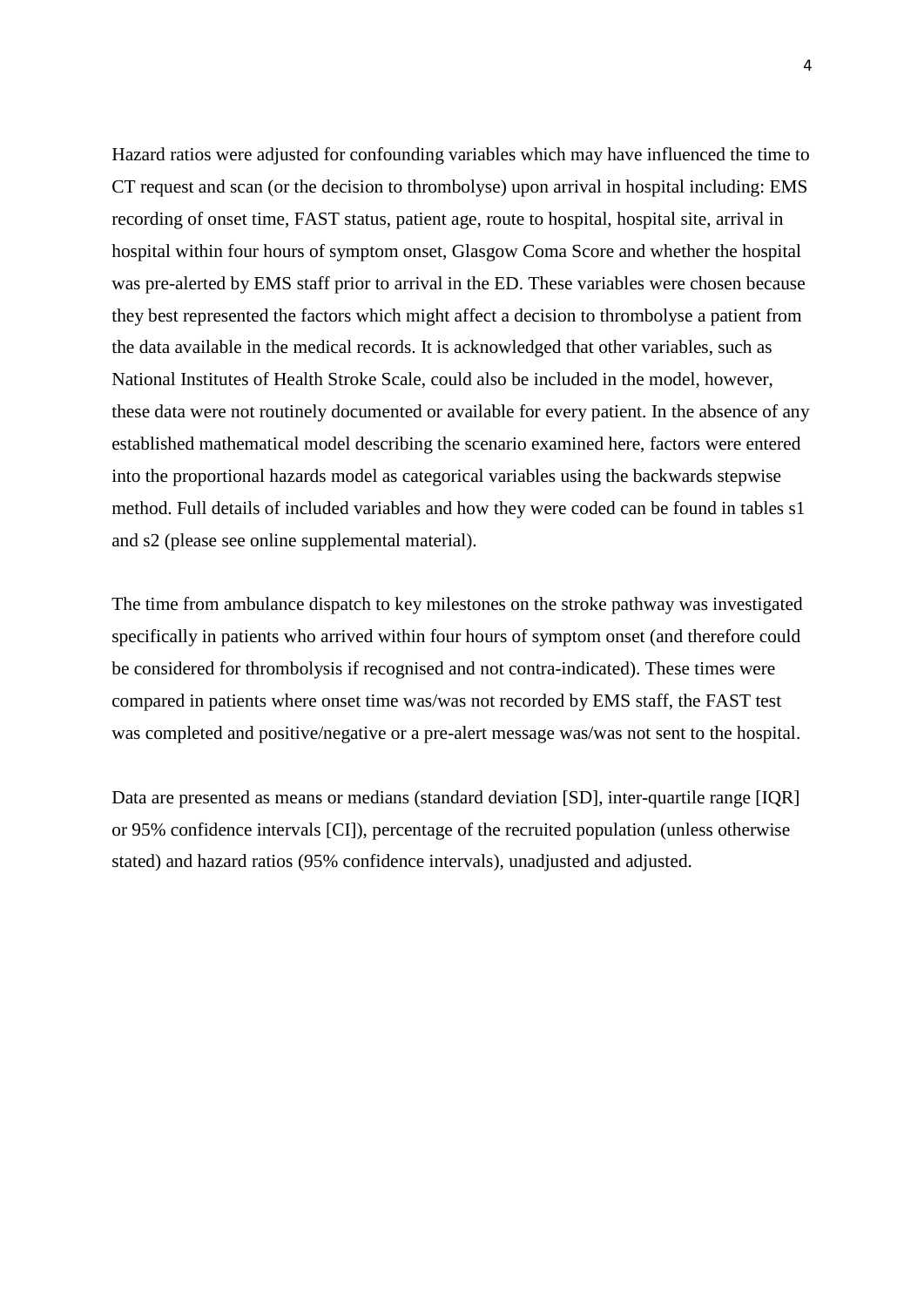**Figure s1.** Local hospital pre -alert criteria



Version MW 4

see http://treble9.ad.wmas.nhs.uk/trust\_information/policies, proc\_strategies/clinical.aspx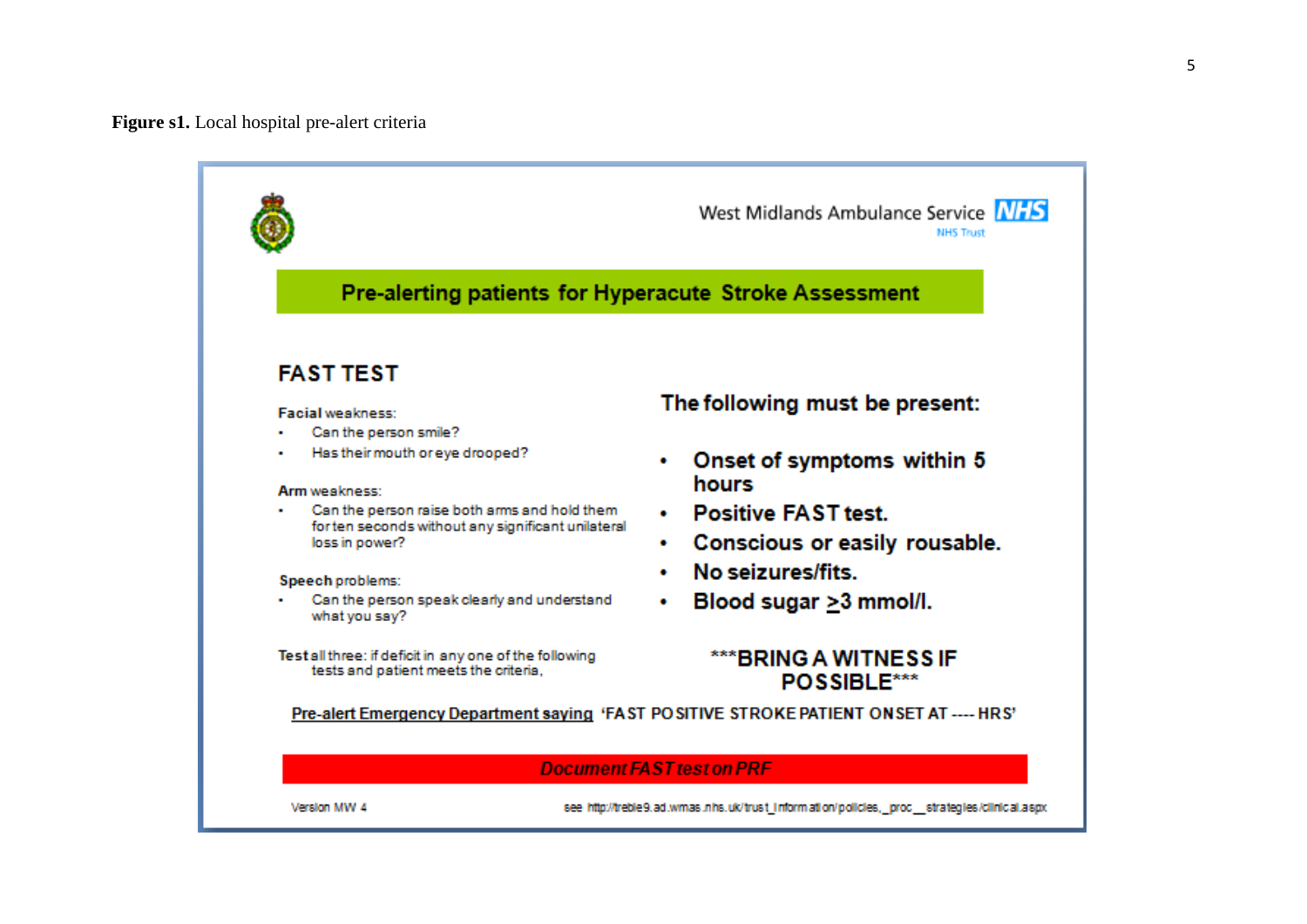

**Figure s2.** Patient pathway for acute stroke in UK hospitals offering a stroke service 24 hours a day, 7 days a week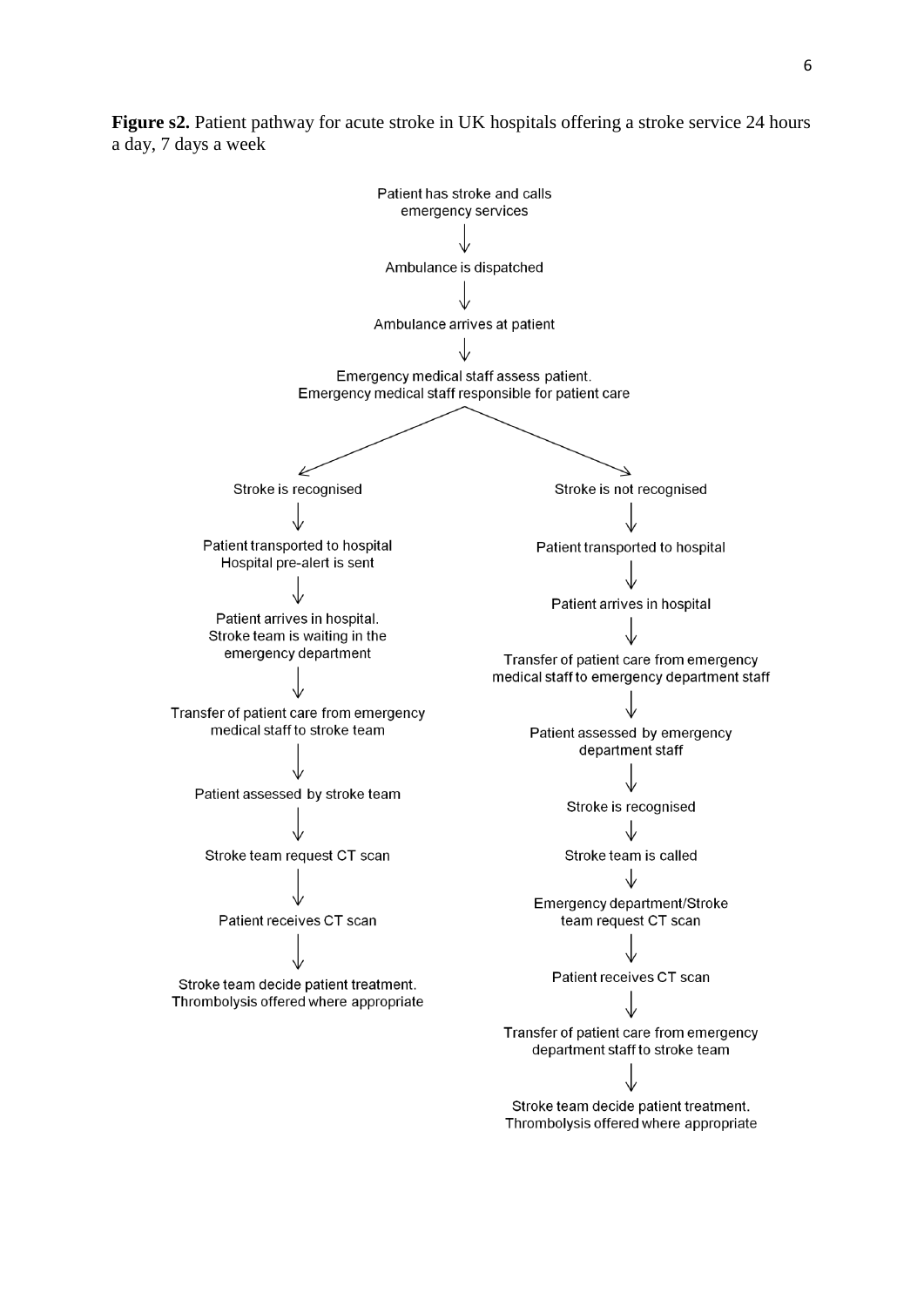| Variable name                                                | Variable type     | Variable coding                                                                                                                                                              |
|--------------------------------------------------------------|-------------------|------------------------------------------------------------------------------------------------------------------------------------------------------------------------------|
| Dependant variables                                          |                   |                                                                                                                                                                              |
| Time to CT request (primary outcome)                         | Time (continuous) | Continuous (minutes)                                                                                                                                                         |
| Time to CT scan (secondary outcome)                          | Time (continuous) | Continuous (minutes)                                                                                                                                                         |
| Independent variables                                        |                   |                                                                                                                                                                              |
| EMS recording of onset time                                  | Categorical       | $Yes = 1; No = 0$                                                                                                                                                            |
| <b>FAST</b> status                                           | Categorical       | $FAST+ = 1$ ; FAST- or not done = 0                                                                                                                                          |
| Hospital pre-alerted by EMS staff prior to arrival in the ED | Categorical       | $Yes = 1; No = 0$                                                                                                                                                            |
| Patient age                                                  | Categorical       | Aged $\geq 80$ years = 1; Aged <80 years = 0                                                                                                                                 |
| Hospital site                                                | Categorical       | Hospital A = 1; Hospital B = 2; Hospital C = 3;                                                                                                                              |
| Arrival in hospital within four hours of symptom onset       | Categorical       | $Yes = 1; No = 0$                                                                                                                                                            |
| Glasgow Coma Score                                           | Categorical       | Score of $>8$ (patient conscious) = 1; Score of $<8$<br>(patient unconscious) = $0$                                                                                          |
| Route to hospital                                            | Categorical       | Ambulance = 1; General practitioner = 2; Called<br>non-emergency healthcare provider (NHS direct)<br>$=$ 3; Patient transferred from another hospital for<br>treatment $=$ 4 |

Table s1. Coding of variables considered in the proportional hazards modelling

 $CT = computed tomography$ ;  $EMS = emergency medical service$ ;  $FAST = face arm speech test$ ;  $ED = emergency department$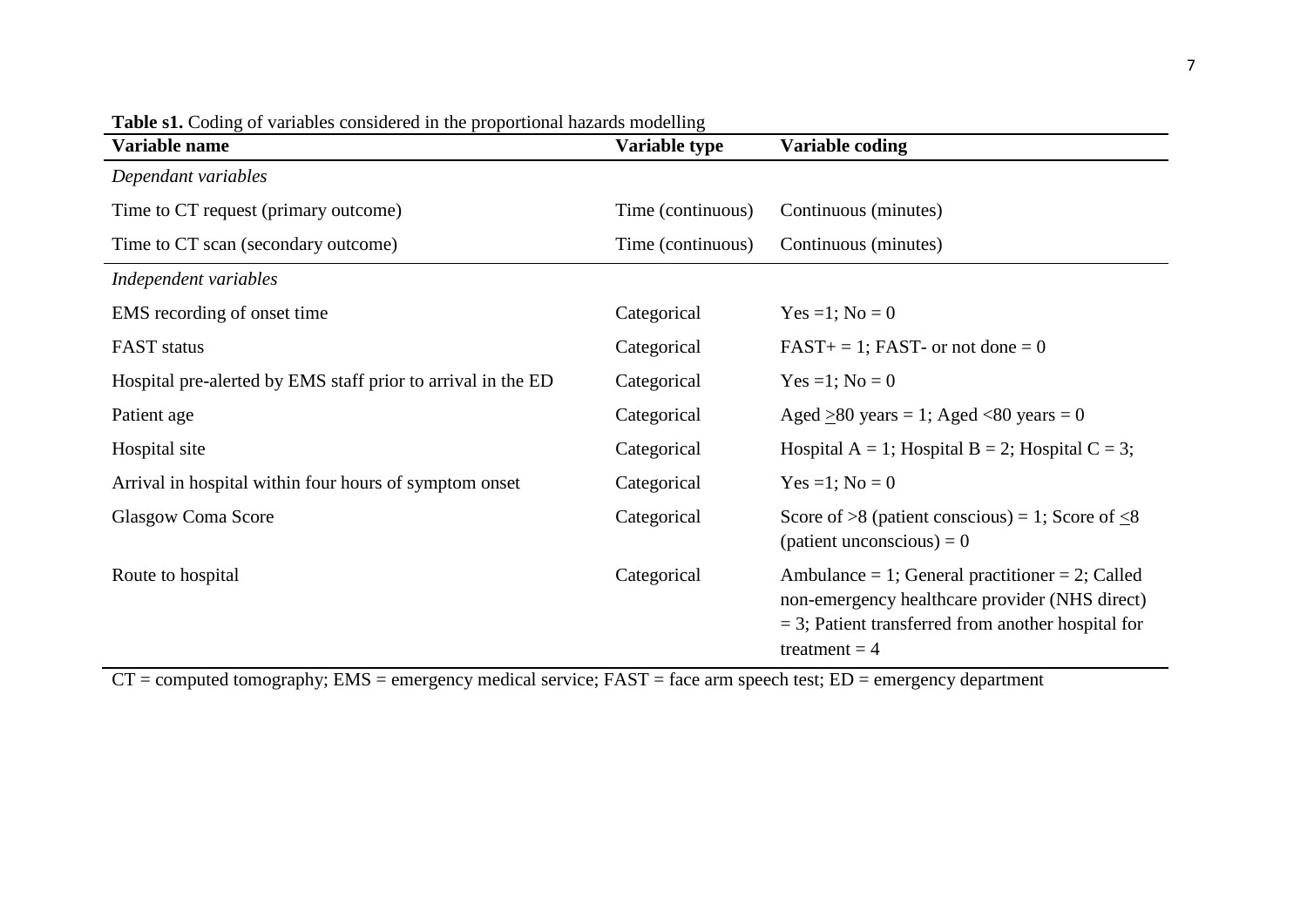| <b>Model</b>                                                       | <b>Included confounding</b>                                                   | <b>Excluded confounding variables</b>                                                                                                         |                                                                    |  |
|--------------------------------------------------------------------|-------------------------------------------------------------------------------|-----------------------------------------------------------------------------------------------------------------------------------------------|--------------------------------------------------------------------|--|
|                                                                    | variables                                                                     | Non-significant ( $P > 0.2$ ) difference from<br>explanatory and outcome variables                                                            | On the causal pathway between<br>explanatory and outcome variables |  |
| <b>EMS</b> recording of onset time<br>$-$ time to scan request     | <b>FAST</b> status                                                            | Patient age, route to hospital, arrival in<br>hospital within 4 hours of symptom onset,<br><b>Glasgow Coma Score</b>                          | Hospital pre-alerted by EMS staff prior<br>to arrival in the ED    |  |
| <b>EMS</b> recording of onset time<br>$-time to scan$              | Hospital site, route to<br>hospital, patient age and<br><b>FAST</b> status    | Arrival in hospital within 4 hours of<br>symptom onset, Glasgow Coma Score                                                                    | Hospital pre-alerted by EMS staff prior<br>to arrival in the ED    |  |
| FAST status – time to scan<br>request                              | Arrival in hospital within<br>4 hours                                         | EMS recording of onset time, patient age,<br>route to hospital, Glasgow Coma Score                                                            | Hospital pre-alerted by EMS staff prior<br>to arrival in the ED    |  |
| FAST status – time to scan                                         | Arrival in hospital within<br>4 hours, hospital site and<br>route to hospital | EMS recording of onset time, patient age,<br><b>Glasgow Coma Score</b>                                                                        | Hospital pre-alerted by EMS staff prior<br>to arrival in the ED    |  |
| Hospital pre-alerted prior to<br>arrival – time to scan<br>request | Arrival in hospital within<br>4 hours                                         | EMS recording of onset time, FAST status,<br>patient age, route to hospital, Glasgow<br>Coma Score                                            | n/a                                                                |  |
| Hospital pre-alerted prior to<br>arrival – time to scan            | <b>FAST</b> status                                                            | EMS recording of onset time, patient age,<br>route to hospital, arrival in hospital within<br>4 hours of symptom onset, Glasgow Coma<br>Score | n/a                                                                |  |

**Table s2.** Confounding variables considered in each proportional hazards model

 $EMS =$  emergency medical service;  $FAST =$  face arm speech test;  $ED =$  emergency department